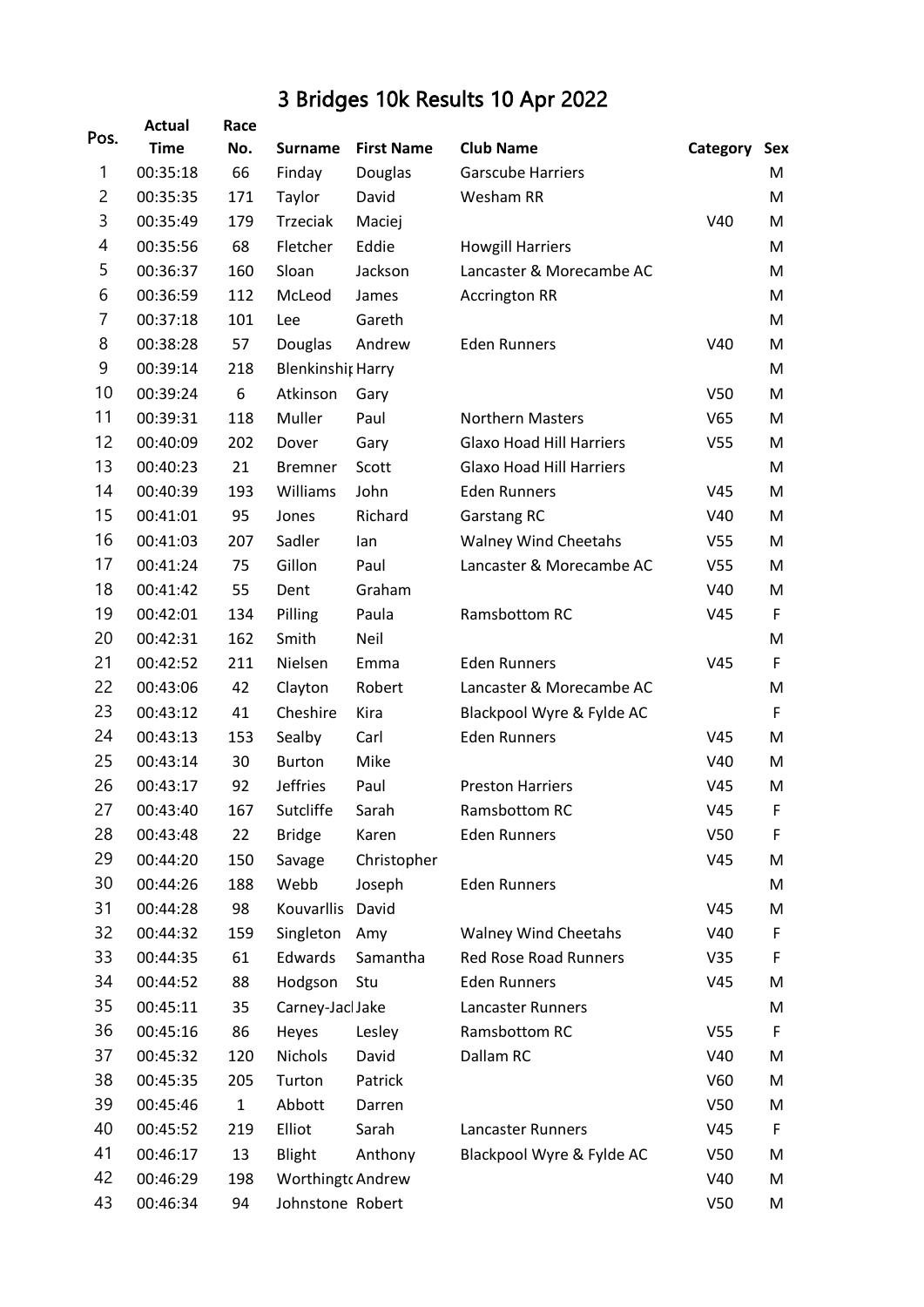| 44 | 00:46:37 | 83  | Harding                   | Michael     |                               |                 | M           |
|----|----------|-----|---------------------------|-------------|-------------------------------|-----------------|-------------|
| 45 | 00:46:57 | 18  | <b>Bower</b>              | Garry       | <b>Eden Runners</b>           | V <sub>50</sub> | M           |
| 46 | 00:47:03 | 151 | Schofield                 | Andy        |                               | V <sub>55</sub> | M           |
| 47 | 00:47:09 | 25  | <b>Bulman</b>             | Robert      |                               | V <sub>55</sub> | M           |
| 48 | 00:47:15 | 113 | McManus Johnna            |             | Lostock AC                    | V40             | F           |
| 49 | 00:47:35 | 214 | Wilcock                   | Adam        |                               |                 | M           |
| 50 | 00:47:45 | 204 | O'Mane                    | Charlie     | <b>Walney Wind Cheetahs</b>   |                 | M           |
| 51 | 00:47:46 | 34  | <b>Carmichael Matthew</b> |             | Ramsbottom RC                 |                 | M           |
| 52 | 00:47:50 | 29  | <b>Burrows</b>            | Austin      |                               | V45             | M           |
| 53 | 00:47:50 | 149 | Savage                    | Natalie     |                               | V40             | F           |
| 54 | 00:48:05 | 90  | Highes                    | Jonathan    |                               |                 | M           |
| 55 | 00:48:24 | 27  | <b>Burns</b>              | Liam        |                               |                 | M           |
| 56 | 00:48:29 | 46  | Crawford                  | Ben         |                               |                 | M           |
| 57 | 00:48:43 | 209 | Marsh                     | Stephen     |                               | V60             | M           |
| 58 | 00:49:16 | 196 | Wilson                    | Stephen     | Ramsbottom RC                 | V60             | M           |
| 59 | 00:49:28 | 4   | Armer                     | Grant       |                               |                 | M           |
| 60 | 00:49:36 | 81  | Hardie                    | Daniel      | Lancaster Runners             | V40             | M           |
| 61 | 00:49:39 | 37  | Chard                     | Roger       |                               | V40             | M           |
| 62 | 00:49:41 | 141 | Rayson                    | Barry       |                               |                 | M           |
| 63 | 00:49:50 | 216 | Wells                     | Jonathan    | <b>Red Rose Road Runners</b>  |                 | M           |
| 64 | 00:50:02 | 178 | Tomlin                    | Robert      | <b>Highland Hill Harriers</b> | V <sub>55</sub> | M           |
| 65 | 00:50:04 | 39  | Cheal                     | Mark        |                               | V40             | M           |
| 66 | 00:50:05 | 157 | Simmill                   | Mark        | Lancaster & Morecambe AC      | V60             | M           |
| 67 | 00:50:06 | 124 | Owen                      | David       |                               | V <sub>55</sub> | M           |
| 68 | 00:50:12 | 146 | Rooney                    | Peter       | Wesham RR                     | V60             | M           |
| 69 | 00:50:18 | 177 | Tinker                    | Kellyjo     |                               |                 | $\mathsf F$ |
| 70 | 00:50:21 | 197 | Woods                     | Cecilia     | Ramsbottom RC                 | V60             | F           |
| 71 | 00:50:22 | 97  | Knight                    | Ben         | Ramsbottom RC                 | V45             | M           |
| 72 | 00:50:51 | 47  | D'Souza                   | Ross        |                               | V <sub>55</sub> | M           |
| 73 | 00:51:03 | 185 | Walsh                     | Mike        | Kendal AAC                    | V70             | M           |
| 74 | 00:51:25 | 164 | Soni                      | Mahesh      |                               |                 | M           |
| 75 | 00:51:27 | 163 | Smithers                  | Ben         | <b>Red Rose Road Runners</b>  |                 | M           |
| 76 | 00:51:29 | 128 | Pearson                   | Mark        |                               | <b>V50</b>      | M           |
| 77 | 00:51:53 | 226 | Mucalt                    | Paul        | Lancaster Runners             | V40             | M           |
| 78 | 00:52:16 | 166 | Starkie                   | Terry       |                               | V <sub>55</sub> | M           |
| 79 | 00:52:30 | 221 | Cunningha Howry           |             |                               |                 | M           |
| 80 | 00:52:31 | 180 | Tyson                     | Helen       | <b>Eden Runners</b>           | V40             | $\mathsf F$ |
| 81 | 00:52:33 | 65  | Ferguson                  | Fiona       | <b>Eden Runners</b>           | V <sub>50</sub> | F           |
| 82 | 00:52:35 | 145 | Robinson                  | lan         | <b>Eden Runners</b>           | V60             | M           |
| 83 | 00:53:01 | 220 | Carto                     | S           |                               | V <sub>55</sub> | M           |
| 84 | 00:53:30 | 126 | Patil                     | Jayaprakash |                               | V45             | M           |
| 85 | 00:53:34 | 79  | Halladay                  | Andrew      |                               | V60             | M           |
| 86 | 00:53:35 | 64  | Fawcett                   | Shelley     | Women on the Run              | V <sub>45</sub> | F           |
| 87 | 00:53:40 | 50  | Davy                      | Andrew      |                               | V <sub>45</sub> | M           |
| 88 | 00:53:53 | 206 | Lee                       | Anne        |                               | V60             | $\mathsf F$ |
| 89 | 00:54:01 | 125 | Pateloup                  | Leslie      |                               |                 | F           |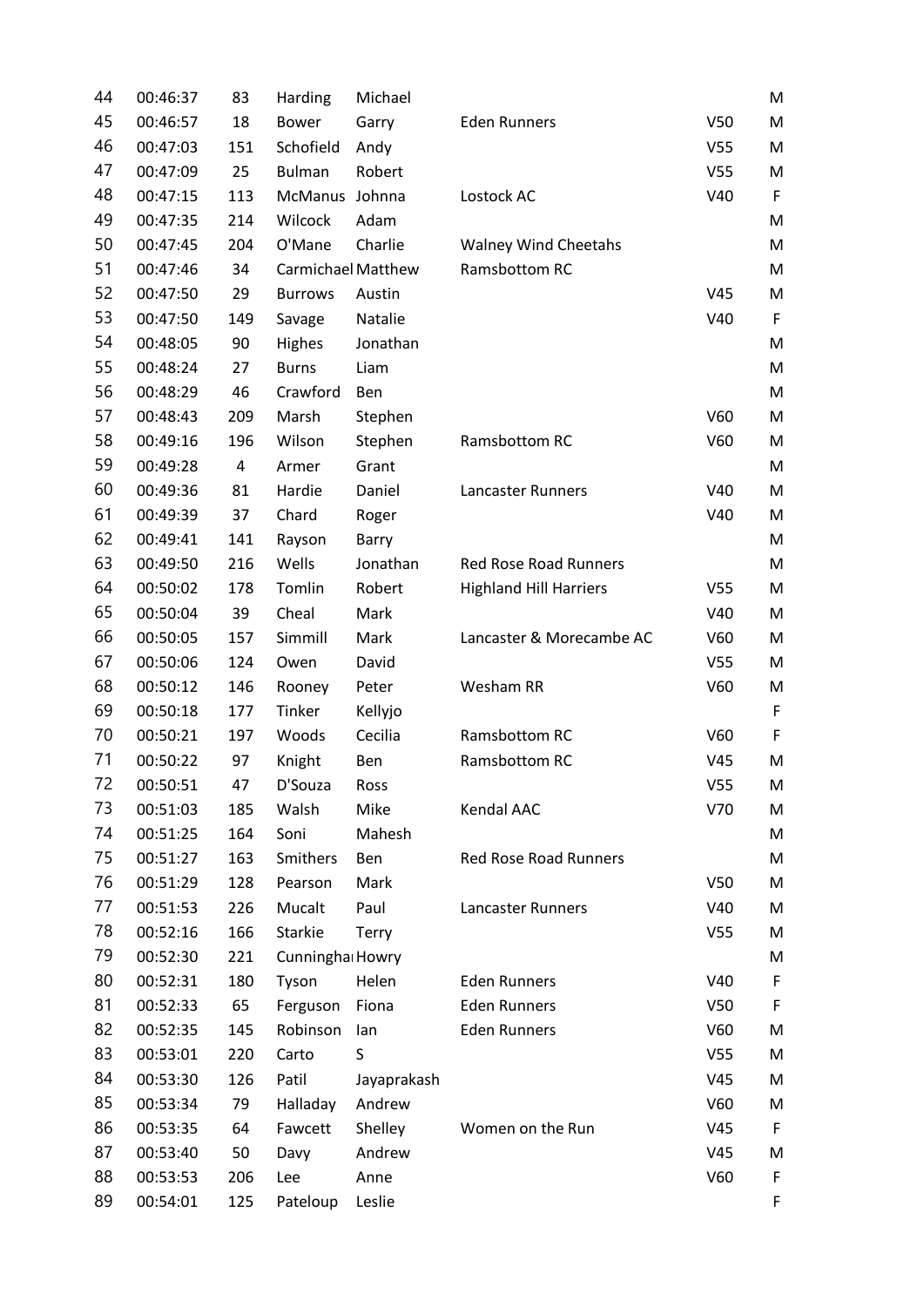| 90  | 00:54:05 | 191            | Whitfield              | Philip          | <b>Eden Runners</b>           | V <sub>50</sub> | M           |
|-----|----------|----------------|------------------------|-----------------|-------------------------------|-----------------|-------------|
| 91  | 00:54:11 | 38             | Chard                  | <b>Nicholas</b> |                               | V45             | M           |
| 92  | 00:54:47 | 182            | Wagner                 | Tarryn          |                               |                 | F           |
| 93  | 00:54:57 | 210            | Clucas                 | John            | <b>Blackburn Road Runners</b> | V60             | M           |
| 94  | 00:55:03 | 102            | Littlechild            | Tim             |                               | V40             | M           |
| 95  | 00:55:11 | 213            | Wilde                  | Steven          | Chorley Athletic & Tri        | V65             | M           |
| 96  | 00:55:15 | 139            | Rathod                 | Neela           |                               | V40             | $\mathsf F$ |
| 97  | 00:55:17 | 28             | <b>Burns</b>           | Anthony         |                               | V <sub>50</sub> | M           |
| 98  | 00:55:18 | 96             | Knell                  | Simon           | <b>Eden Runners</b>           | V <sub>55</sub> | M           |
| 99  | 00:55:23 | 103            | Lloyd                  | Nicola          | <b>Highland Hill Harriers</b> | V45             | $\mathsf F$ |
| 100 | 00:55:29 | 169            | Taylor                 | David           |                               | V70             | M           |
| 101 | 00:55:30 | 170            | Taylor                 | Frances         |                               | V40             | F           |
| 102 | 00:55:31 | 154            | Seddon                 | Philip          | Darwen Dashers                | V60             | M           |
| 103 | 00:55:32 | 31             | <b>Butler</b>          | Hannah          |                               |                 | F           |
| 104 | 00:55:35 | 203            | Acland                 | Peter           | Kendal AAC                    | V60             | M           |
| 105 | 00:55:46 | 165            | Starkie                | Jeanie          |                               | V <sub>50</sub> | F           |
| 106 | 00:55:47 | 223            | Stubbs                 | Phil            |                               |                 | M           |
| 107 | 00:55:57 | 104            | Lock                   | Zoe             |                               | V35             | $\mathsf F$ |
| 108 | 00:56:09 | 194            | Williamson Faye        |                 |                               |                 | $\mathsf F$ |
| 109 | 00:56:12 | 5              | Armitage               | Marie-Claire    |                               | V35             | F           |
| 110 | 00:56:18 | 199            | Wren                   | Jade            |                               |                 | $\mathsf F$ |
| 111 | 00:56:20 | 173            | Teague                 | Paul            |                               | V <sub>55</sub> | M           |
| 112 | 00:56:22 | $\overline{2}$ | Albrow                 | <b>Becky</b>    | Ramsbottom RC                 | V35             | F           |
| 113 | 00:56:36 | 12             | <b>Blackmore Sally</b> |                 | <b>Eden Runners</b>           | V <sub>55</sub> | F           |
| 114 | 00:57:00 | 111            | McLennan Cath          |                 |                               | V <sub>55</sub> | $\mathsf F$ |
| 115 | 00:57:07 | 222            | Simpson                | Raluca          |                               | V40             | $\mathsf F$ |
| 116 | 00:57:08 | 36             | Carter                 | James           | <b>Garstang RC</b>            | V <sub>50</sub> | M           |
| 117 | 00:57:09 | 52             | Day                    | Paula           | <b>Garstang RC</b>            | V <sub>50</sub> | F           |
| 118 | 00:57:24 | 48             | Davies                 | Phil            | <b>Vegan Runners</b>          | V45             | M           |
| 119 | 00:57:24 | 49             | <b>Davies</b>          | Sasha           |                               |                 | F           |
| 120 | 00:57:39 | 56             | Dhillon                | Gurbakish       | Lancaster & Morecambe AC      | V40             | F           |
| 121 | 00:57:40 | 208            | Gardener               | Billy           | Lancaster & Morecambe AC      | V60             | M           |
| 122 | 00:57:54 | 156            | Simmill                | Elaine          | Lancaster & Morecambe AC      | V60             | F           |
| 123 | 00:58:02 | 195            | Wilson                 | lan             | <b>Blengdale RC</b>           | V <sub>55</sub> | M           |
| 124 | 00:58:08 | 189            | Wells                  | Rebecca         |                               |                 | F           |
| 125 | 00:58:16 | 190            | Wharmby                | Neil            | Ramsbottom RC                 | V60             | M           |
| 126 | 00:58:17 | 201            | Huddart                | Phil            |                               | V60             | M           |
| 127 | 00:58:32 | 106            | Madden                 | Rick            | Ramsbottom RC                 | V45             | M           |
| 128 | 00:58:32 | 105            | Madden                 | Donna           | Ramsbottom RC                 | V45             | F           |
| 129 | 00:58:36 | 133            | Peters                 | Adam            |                               | V45             | M           |
| 130 | 00:58:45 | 89             | Hodgson                | Susan           | Lancaster & Morecambe AC      | V60             | F           |
| 131 | 00:59:11 | 67             | Firkins                | Faith           | Lancaster & Morecambe AC      | V <sub>50</sub> | F           |
| 132 | 00:59:13 | 109            | Master                 | Sara            | Lonely Goats RC               | V40             | F           |
| 133 | 00:59:19 | 152            | Schofield              | Sally           |                               | <b>V50</b>      | F           |
| 134 | 00:59:20 | 70             | Francom                | Steven          | <b>Winston Runners</b>        | V45             | M           |
| 135 | 00:59:25 | 60             | Edwards                | Joy             |                               |                 | F           |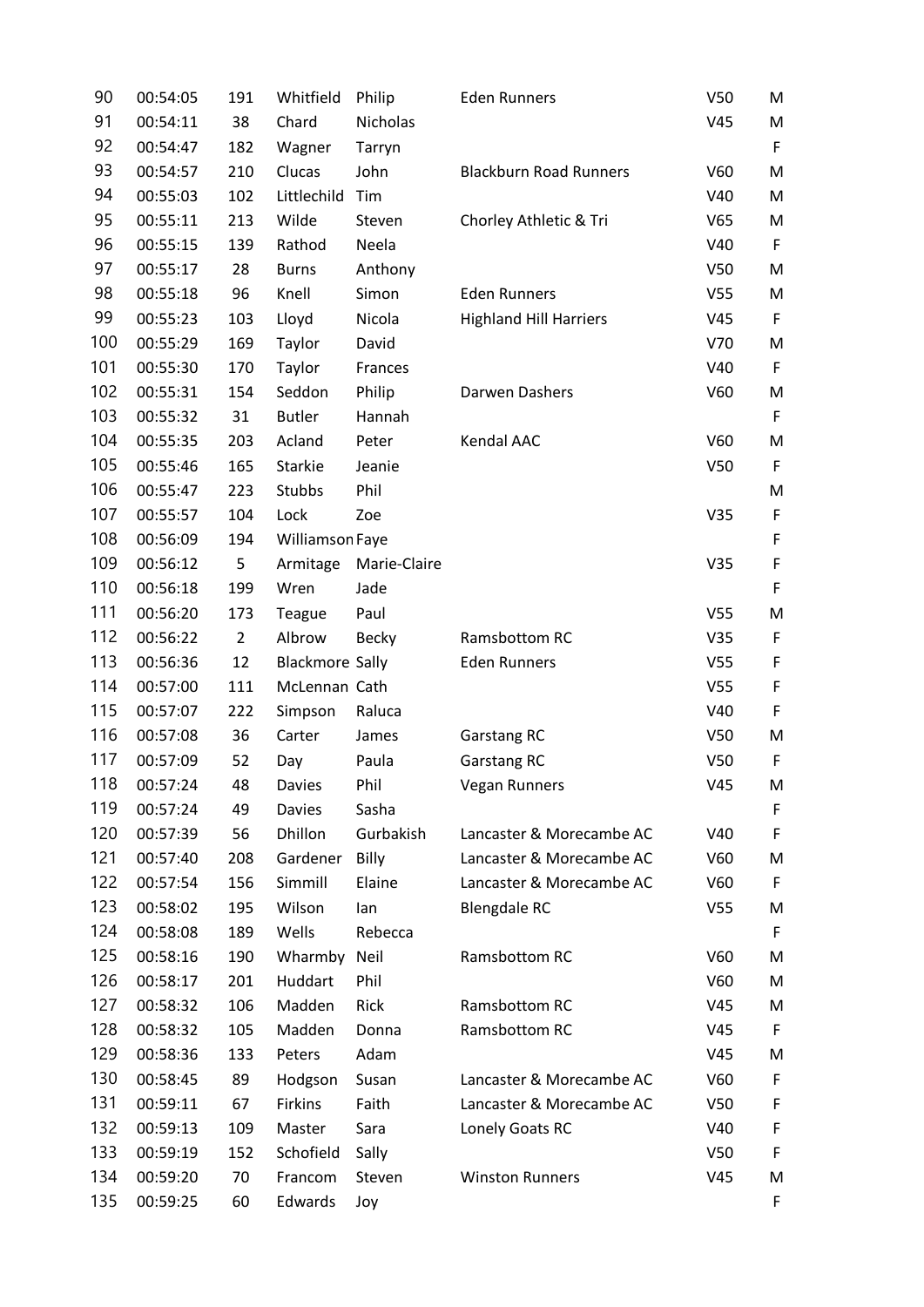| 136 | 00:59:56 | 225            | Parkinson            | Kate         |                              | V35             | F           |
|-----|----------|----------------|----------------------|--------------|------------------------------|-----------------|-------------|
| 137 | 00:59:59 | 82             | Harding              | Thomas       |                              |                 | M           |
| 138 | 01:00:03 | 58             | Douglas              | Catherine    | Lancaster & Morecambe AC     | V <sub>55</sub> | F           |
| 139 | 01:00:05 | 117            | Mossman              | Margaret     | <b>Eden Runners</b>          | V45             | $\mathsf F$ |
| 140 | 01:00:05 | 212            | O'Neill              | Chris        |                              | V40             | M           |
| 141 | 01:00:33 | 19             | Boyce                | Richard      | <b>Eden Runners</b>          | V <sub>55</sub> | M           |
| 142 | 01:00:56 | 140            | Rawson               | Daniel       | Ramsbottom RC                | V40             | M           |
| 143 | 01:01:02 | 40             | Cheal                | Liya         |                              | V35             | F           |
| 144 | 01:01:03 | 187            | Watson               | Molly        |                              |                 | $\mathsf F$ |
| 145 | 01:01:14 | 69             | Foster               | Judith       |                              | V <sub>55</sub> | $\mathsf F$ |
| 146 | 01:01:14 | 24             | <b>Bryans</b>        | Tarn         |                              | V <sub>50</sub> | F           |
| 147 | 01:01:18 | 53             | Sean                 | Elizabeth    |                              | V60             | $\mathsf F$ |
| 148 | 01:02:00 | 59             | Drewette             | Katy         | <b>Eden Runners</b>          | V40             | $\mathsf F$ |
| 149 | 01:02:42 | 119            | Nichol               | Don          | Ramsbottom RC                | V65             | M           |
| 150 | 01:02:54 | 85             | Hennedy              | Gareth       |                              | V40             | M           |
| 151 | 01:03:08 | 8              | Bamford              | Holly        | Ramsbottom RC                | V35             | F           |
| 152 | 01:03:29 | 44             | Corris               | Phil         | Lancashire Constabulary AC   | V65             | M           |
| 153 | 01:04:21 | 45             | Courtman Jessica     |              |                              |                 | $\mathsf F$ |
| 154 | 01:04:23 | 11             | Bell                 | Kate         | Lonely Goats RC              | V40             | $\mathsf F$ |
| 155 | 01:04:25 | 224            | Gough                | Rachel       |                              | V <sub>50</sub> | F           |
| 156 | 01:04:25 | 122            | Ormrod               | Anna         |                              | V <sub>50</sub> | $\mathsf F$ |
| 157 | 01:04:28 | 51             | Davy                 | Angela       |                              | V40             | $\mathsf F$ |
| 158 | 01:04:49 | 108            | Majumder Joydip      |              | <b>Red Rose Road Runners</b> | V45             | M           |
| 159 | 01:05:03 | 3              | Aldelime             | Monika       | Southport Strollers RC       | V45             | F           |
| 160 | 01:05:30 | 217            | Wallwork             | Emma         |                              |                 | $\mathsf F$ |
| 161 | 01:05:36 | 143            | Roberts              | Rose         | <b>COLT</b>                  | V60             | $\mathsf F$ |
| 162 | 01:05:39 | 184            | Walsh                | Viki         | Darwen Dashers               | V40             | F           |
| 163 | 01:06:03 | 175            | Thomson              | lan          | Darwen Dashers               | V60             | M           |
| 164 | 01:06:09 | 15             | Boswell-Ch Dawn      |              |                              | V50             | F           |
| 165 | 01:06:17 | 142            | Roberts              | Joanne       |                              | V <sub>50</sub> | F           |
| 166 | 01:06:30 | 168            | Swarbrick Kenneth    |              | Ramsbottom RC                | V45             | M           |
| 167 | 01:07:38 | 73             | Gibbs-Mon Allan      |              | Liverpool RC                 | V45             | M           |
| 168 | 01:07:38 | 9              | <b>Barrett</b>       | Yvonne       |                              | V <sub>50</sub> | F           |
| 169 | 01:08:14 | 26             | <b>Burkitt</b>       | Heather      |                              | V <sub>55</sub> | F           |
| 170 | 01:08:20 | 76             | Hall                 | John         | Ramsbottom RC                | V65             | M           |
| 171 | 01:08:28 | 23             | <b>Briffett</b>      | Georgina     | Dallam RC                    | V45             | F           |
| 172 | 01:08:55 | $\overline{7}$ | Ball                 | Angela       | Ramsbottom RC                | V <sub>55</sub> | F           |
| 173 | 01:10:48 | 71             | Freschini            | Helen        |                              | V <sub>50</sub> | F           |
| 174 | 01:11:42 | 93             | Jenkins              | Lausanne     | Ramsbottom RC                | V45             | F           |
| 175 | 01:12:12 | 121            | Nicky                | Cooper       |                              | V45             | F           |
| 176 | 01:12:13 | 148            | Sargent              | Ruth         | Southport Waterloo AC        | V45             | F           |
| 177 | 01:12:20 | 14             | Booth                | Adrian       | Ramsbottom RC                | V <sub>50</sub> | M           |
| 178 | 01:12:25 | 192            | Wightman Alison      |              |                              | V45             | F           |
| 179 | 01:12:29 | 158            | Simnett              | <b>Becky</b> |                              | V <sub>50</sub> | F           |
| 180 | 01:13:49 | 131            | Pendlebury Christine |              | Ramsbottom RC                | V <sub>55</sub> | F           |
| 181 | 01:13:49 | 130            | Pendlebury Jeffrey   |              | Ramsbottom RC                | V60             | M           |
|     |          |                |                      |              |                              |                 |             |